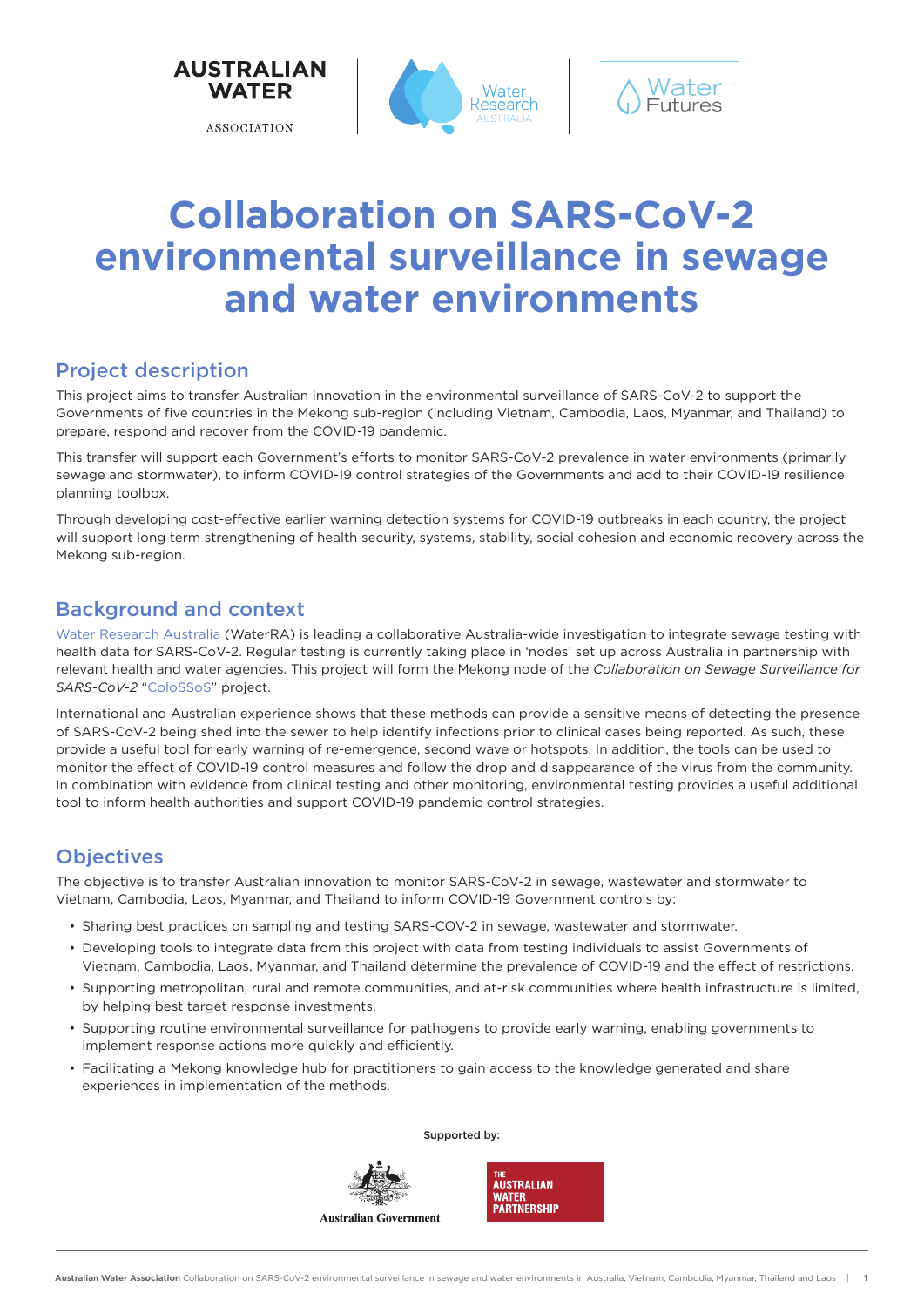## Methodology and Timeline

This project will be split into two phases. Phase 1 activities include:

#### **1. Weeks 1-4: Establish partnerships and governance arrangements:**

- a. Project Management Unit to oversee the day to day delivery of the project
- b.Formation of Project Coordinating Committees (PCC) for each country made up of health and water ministries, R&D agencies, and water utilities. The PCCs will be determined by the existing COVID-19 Surveillance Steering Committee established in each country and coordinate country activities ensuring methods design are integrated within the broader surveillance and response measures of each country. AWA and their partner Associations will provide secretariat for the PCC.
- c. Formation of one on one partnerships and mentoring between:
	- i. Australian and partner labs in Mekong Countries.
	- ii. Australian water utilities and Mekong water utilities.
	- iii. Australian health agencies and Mekong health agencies.

These one on one partnerships will be facilitated by AWA and WRA and report into the PCCs.

d.Formation of a Mekong Knowledge Hub (MKH) of methods practitioners from each country to share knowledge and tools developed among these communities of practice and support wider communication of the outputs and outcomes. Members of the MKH will be nominated by each Country PCC during their first meeting.

#### **2. Weeks 5-18: Design protocols, training programs and sampling pilots:**

- a. Tailor a routine environmental surveillance and sampling protocol for each country in consultation with the PCCs.
- b.Refine laboratory analysis and testing protocols to suit each country approach.
- c. Design processes for Evaluating and Integrating data into Government's broader surveillance methods.
- d.Communication with Governments including health and COVID-19 control teams.

#### **3. Weeks 19-22: Framework and roadmap for each country to implement Phase 2:**

The report will set out Phase 2 activities between researchers, utilities, health labs, and public officials, including delivery of environmental surveillance capacity building and training programs and transfer environmental surveillance tools, pilot the program across priority zones as determined in partnership with the partners in each country during Phase 1.

### **Outputs**

Outputs of the Phase 1 activities include:

- 1. Governance and meeting schedules agreed and implemented by project partners.
- 2. Agreements established with all project partners setting out roles and responsibilities for the project delivery.
- 3. SARS-CoV-2 environmental surveillance training videos and modules.
- 4. Written protocols translated into Vietnamese, Khmer, Laotian, Myanmar and Thai.
- 5. Data analysis software and spreadsheet tools.
- 6. Publications such as fact sheets, procedures, industry journal articles and scientific reports.
- 7. Surveys of SARS-CoV-2 in wastewater.

The benefits of the outputs arising will be two-fold:

1. Environmental surveillance of SARS-CoV-2 combined with epidemiological findings provides a reliable tool that assists Governments to:

- Determine the prevalence of COVID-19 and SARS-CoV-2 infection;
- Assess the influence of control strategies;
- Provide early warning of rising prevalence;
- Track of reduced prevalence over time, and
- Detect hotspots and outbreaks.

2. Understanding of the disease occurrence in metropolitan, rural and remote communities, to assist the state government to best target response efforts and investment.

Therefore, the protocols and know-how generated will be translated and tailored to best support the Vietnam, Cambodian, Laos, Myanmar, and Thai Government's responses to COVID-19.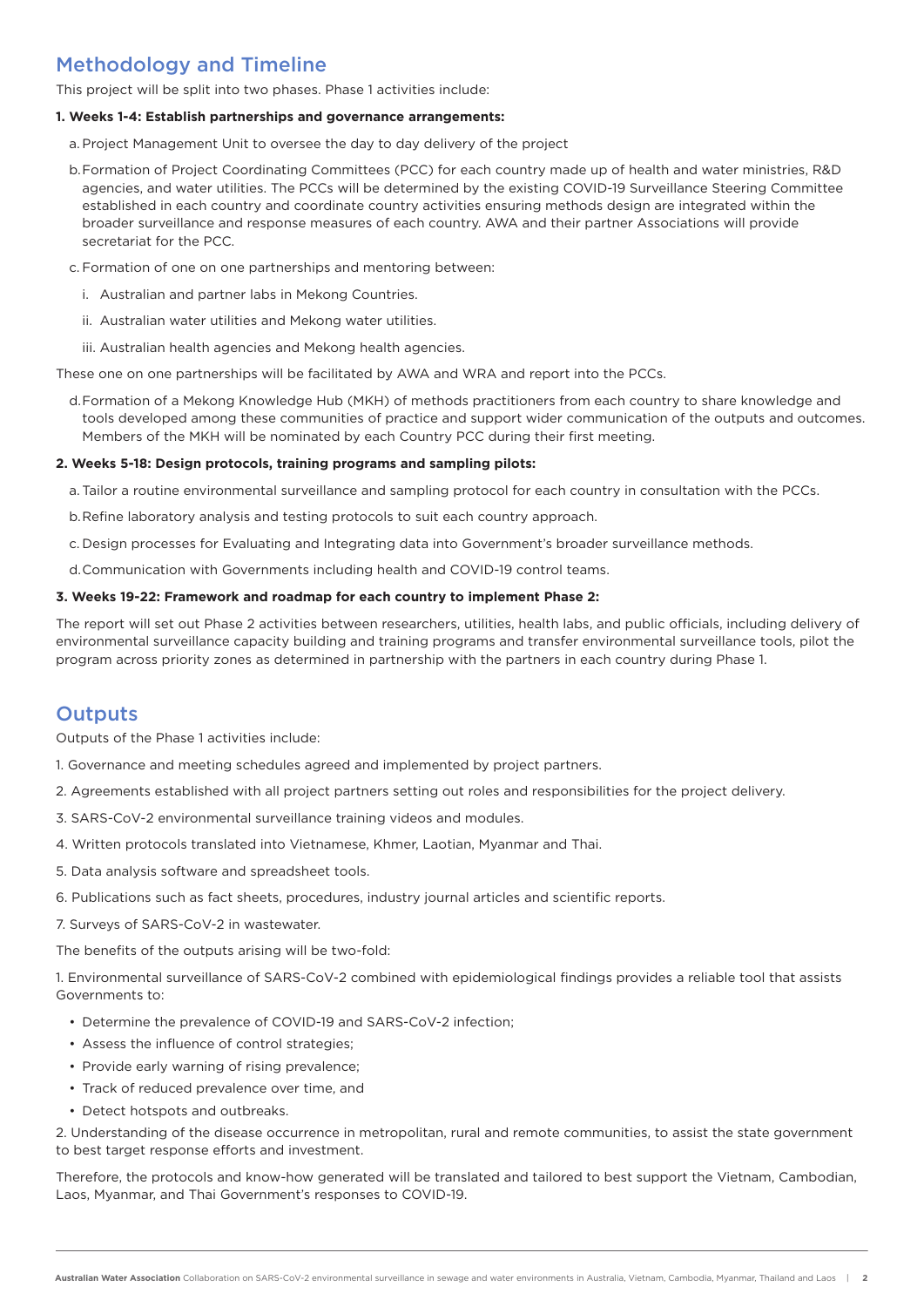### Outcomes and beneficiaries

The outcomes and beneficiaries include:

- 1. Enhanced capacity of Mekong Countries in environmental surveillance for SARS-CoV-2 (and other pathogens);
- 2. Early warning and detection of COVID-19 outbreaks;
- 3. Lower cost to detect COVID-19 outbreaks and follow viral prevalence in the community;
- 4. Reduced health and economic impacts of COVID-19 in our region;
- 5. More rapid return to normality and reduced economic impacts;
- 6. Improved approaches to inform trends and estimates of COVID-19 and SARS-CoV-2 community prevalence, and
- 7. More rapid return to normality and reduced economic impacts.

### Q&A

#### **Why undertake environmental surveillance for SARS-CoV-2?**

- To provide cost-effective non-invasive community prevalence surveillance to follow trends in SARS-CoV-2 shedding in the community and to provide early warning of rising infection rates
- To provide another piece of data to help inform COVID control strategies that sits alongside other data (such as from clinical testing)
- To align with international norms (the approach is in use globally)
- To help provide evidence of levels of SARS-CoV-2 in the country or region to help inform decisions on travel between other countries and regions

#### **Where is environmental surveillance for SARS-CoV-2 being undertaken?**

• Globally in most OECD and many non-OECD countries

#### **Where are samples taken from?**

• Samples are collected at sewage treatment plants, in sewers at sewer access points, from environmental samples such as stormwater, from buildings and at industrial sites

#### **What happens to the results?**

- The results are assessed as part of the broader body of evidence from clinical testing, contact tracing and border movement information
- They help inform responses to help assess risks and guide COVID control strategies

#### **Why can't this be started quickly**

- The work can only be done by labs with specialist capability in virus sewage testing
- It takes a long time for administrative processes to get going (funding and contracts)
- After that, the methods need to be set up, staff need training, reagent and equipment needs to be sourced, and methods need proving and validating
- It's important that the results are of high quality and that the work isn't delivered so quickly that quality suffers

#### **When will this end?**

- The level of testing will drop once widespread immunity is in place, e.g. following vaccination
- These testing will probably go on for many years even after vaccination, as is done for other viruses we still routinely test polio in environmental samples - to help keep an eye out for re-emergence or for novel strain evolution
- We still regularly test for norovirus and adenovirus and others to follow their pandemic and seasonal peaks and watch for novel strains

#### **How do the water, sewer and stormwater services providers fit in?**

- Only these water services providers know the sewer and stormwater networks to guide where to sample.
- Only they know and which areas and parts of the community are represented by each sample point, or which samples points to pick to best capture population groups
- They know their system hydraulics and flow patterns to help guide when to sample and whether to composite samples
- Only they and their contracted labs and samplers can sample due to health and safety risks from such sampling

#### **How are samples being taken?**

- Sampling uses standard microbiology sampling bottles
- Sampling can be enhanced by using autosamplers to composite samples manual compositing can be used rather than automatic compositing depending on what is available
- Samples must be refrigerated once collected, as per normal microbiology sampling